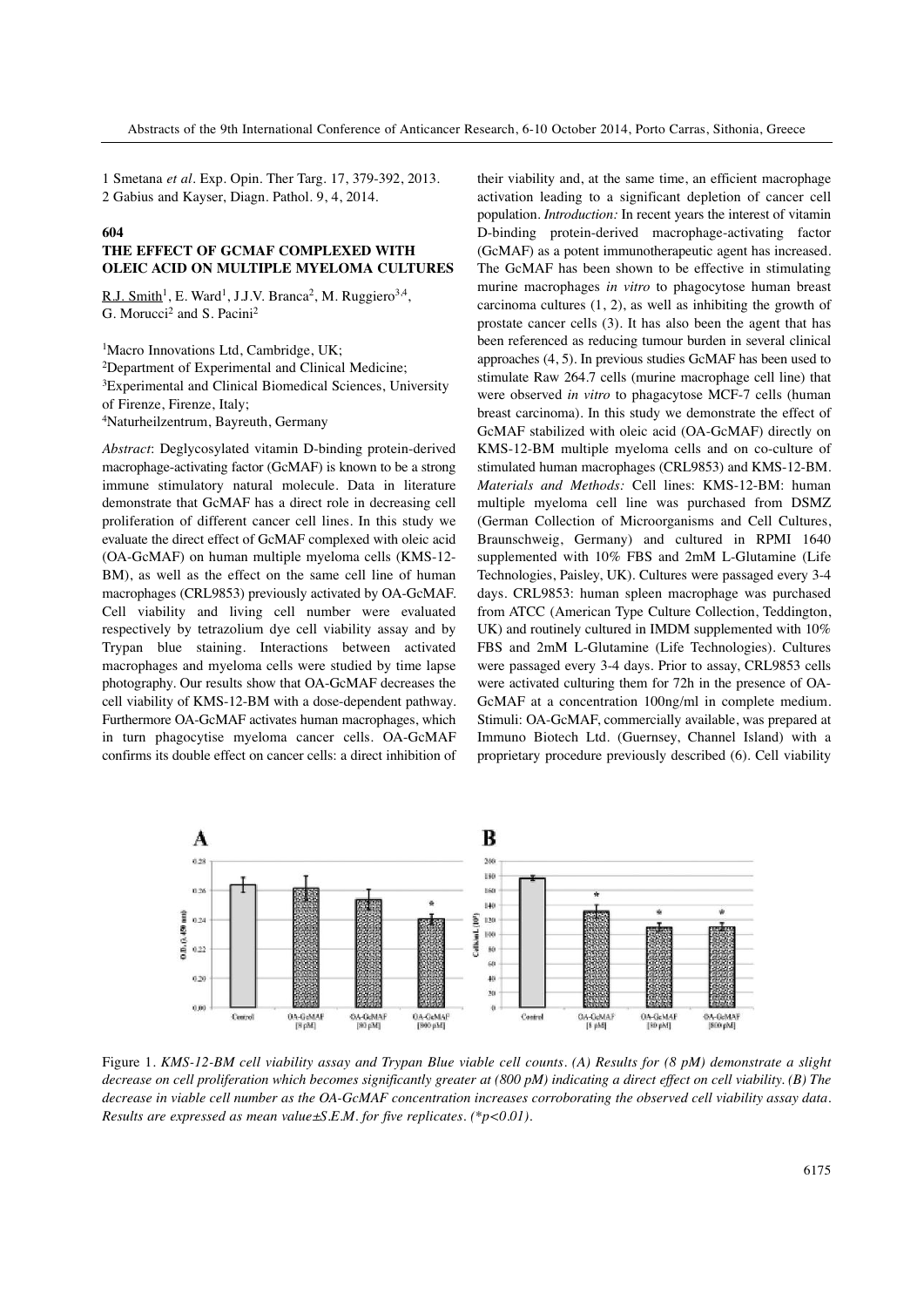

Figure 2. *Selected frame shots over time of KMS-12-BM cells in the presence of OA-GCMAF-stimulated CRL9853 human* macrophages. (A) KMS-12-BM suspension culture typical growth pattern. (B) KMS-12-BM cells 24h post addition of OA-GcMAF activated human macrophages. CRL9853 cultures as large masses of suspension cells and the dense collection of cells can be *observed sitting on the KMS-12-BM suspension cells. The OA-GcMAF-activated macrophages are extremely motile under* observation and move around clearing the KMS-12-BM cells. During the phagocytosis smaller dense "clusters" of cells break off and scavenge the KMS-12-BM cells quite rapidly. (C) KMS-12-BM cells 48h post addition of OA-GcMAF-activated human macrophages. CRL9853 cells now have a few large cell mass "clusters" and many smaller "clusters" as can be observed (red arrows). The number of KMS-12-BM cells has been decreased and the clearance of cells can be easily observed. (D) KMS-12-*BM cells 72h post addition of OA-GcMAF-activated human macrophages CRL9853. OA-GcMAF-activated CRL9853 cells are* still extremely active with the phagocytotic activity and are clearing the KMS-12-BM cells from the culture. This image shows the smaller clusters of cells as indicated by the red arrows. The clusters have become smaller and rapid moving seeking out and *destroying the remaining KMS-12-BM cells.*

assay: Cell viability was evaluated by the reduction of a tetrazolium salt (WST-8) as an index of cell dehydrogenases' activity. KMS-12-BM cells were seeded into a 96-well plate at a density of  $3x10<sup>4</sup>$  cells/well in their appropriate starvation medium (without FBS). After incubation for 24h the cell line was treated for 24h with the following different concentrations of OA-GcMAF ([8-80-800 pM). At the end of the treatment, the medium was replaced with 100μl of fresh starvation medium plus 10μl of WST-8. The 96-well plate was incubated for 3h at 37˚C and the optical density (O.D.) was directly measured at A450nm by Multiscan FC photometer (ThermoScientific, Milano, Italy). Cell counting – Trypan blue assay: To corroborate the results obtained by cell viability assay, a viable cell count was performed. Briefly, KMS-12-BM cells were plated into a 6-well plate at a density of 2x105 cells/well in starvation medium. After 24h incubation, human multiple myeloma cells were treated with OA-GcMAF at the increasing concentrations (8-80-800 pM) for 24h. At the end of the treatment, a volume of cell suspension was collected and the viable cell number was counted by Trypan Blue staining.

into a 24-well plate at a density of  $1x10<sup>6</sup>$  cells/well with a 1ml volume. The cells were allowed to settle for a minimum of 2h prior to the addition of the OA-GcMAF-activated CRL9853 macrophages. The staging mat was set at a temperature of 37˚C and allowed to equilibrate prior to placement of the 24-well plate. The OA-GcMAF-activated CRL9853 macrophages were added to a final concentration of 5x105 cells per well in 1ml. HEPES (Fisher Scientific, Loughborough, UK) was added to each well to provide a final concentration of 25mM to stabilize the culture pH. Once activated macrophages and the HEPES were added, the 24-well plate was observed microscopically and an image selected. An initial frame was taken and a timelapse film initiated. A frame was taken every 3 minutes until filming was stopped. *Results*: Cell viability assay: Cell viability (Figure 1), evaluated both by tetrazolium dye cell assay (A) and by Trypan blue staining (B), decreased when KMS-12-BM cells were treated with increasing concentrations of OA-GcMAF. In particular, when cells were treated with OA-GcMAF (800 pM) a significant reduction (*p<*0.01) in cell

Video-time lapse photography: KMS-12-BM cells were seeded